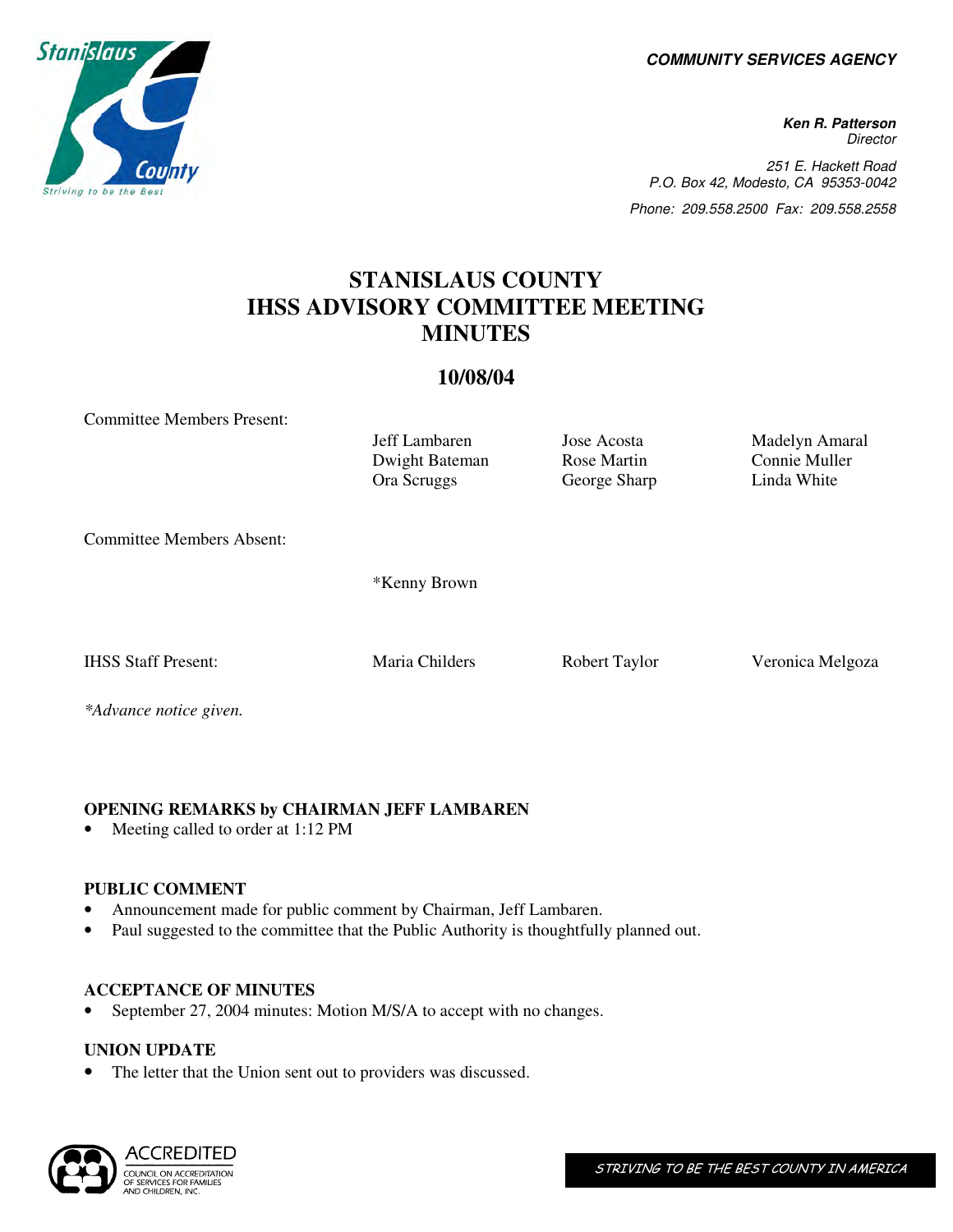- Linda White had a copy of the letter and read about the Union dues and service fees. Dues will run from \$5.00-\$35.00 a month depending on the hours paid in a month. In addition to monthly fees there is a one-time initiation fee of \$25.00 per person, this will be divided in two monthly installments of \$12.50. The Union membership also voted to implement an additional contribution of \$15.00 per person generally withheld in two equal installments in April and May for the Civic Action Fund. The Civic Action Fund finances the Union for education, advocacy, lobbying activities etc.
- •

# **BUDGET UPDATE**

- Maria Childers presented the committee's budget.
- The allocation was \$52,966.00
- We have to reserve for the stipends and the clerical position
- We have a balance of \$28,606.00 for the rest of the fiscal year

## **LEGISLATIVE UPDATE**

- Jeff announced that AB 3056 was vetoed by the Governor
- Jeff announced that AB 2783 was vetoed on September 28<sup>th</sup>
- Jeff announced that AB 3095 passed on September  $29<sup>th</sup>$
- George Sharp announced that SB 1365, was vetoed, George will keep the committee updated on this bill.

## **BYLAWS**

• Jeff announced that we do have a Bylaws sub-committee, it is Dwight, Ora, and Kenny. Connie is going to join the sub-committee. The sub-committee will meet on October 18<sup>th</sup>

## **PUBLIC AUTHORITY**

- Jeff passed out a draft of the ordinance to convert to a Public Authority. Committee is going to go over it and write down their suggestions.
- Jeff went over the timeline for the Public Authority.
- Jeff stated that the Board of Supervisors would be the governing board for the Public Authority.
- Madelyn asked if the Board of Supervisors have approved to become a Public Authority?
- Jeff stated that the Board of Supervisors has approved to become a Public Authority.
- Jeff announced that there is a possibility that the Public Authority could co-locate with the Area Agency on Aging and Veterans Services. This part doesn't have to be decided by November  $2<sup>nd</sup>$ .
- Dwight and Jeff discussed the possibility of co-locating with DRAIL. There is a vacant office and this may be considered.
- Dwight asked Paul Birmingham to provide input to the committee regarding the transition to a Public Authority. The committee and Paul agreed.
- Jeff suggested that everyone go over the draft on their own and we will have a meeting to discuss just the Public Authority.

#### **QUALITY ASSURANCE**

• Maria Childers announced that they had their first meeting a couple of weeks ago. The State is going to start having stakeholder meetings.

#### **DISCUSSION ON RETREAT RELATED TO A PUBLIC AUTHORITY**

• Jeff suggested we table the retreat until next year and use it as a planning retreat.

# **FUTURE PROJECTS**

Tabled for the time being.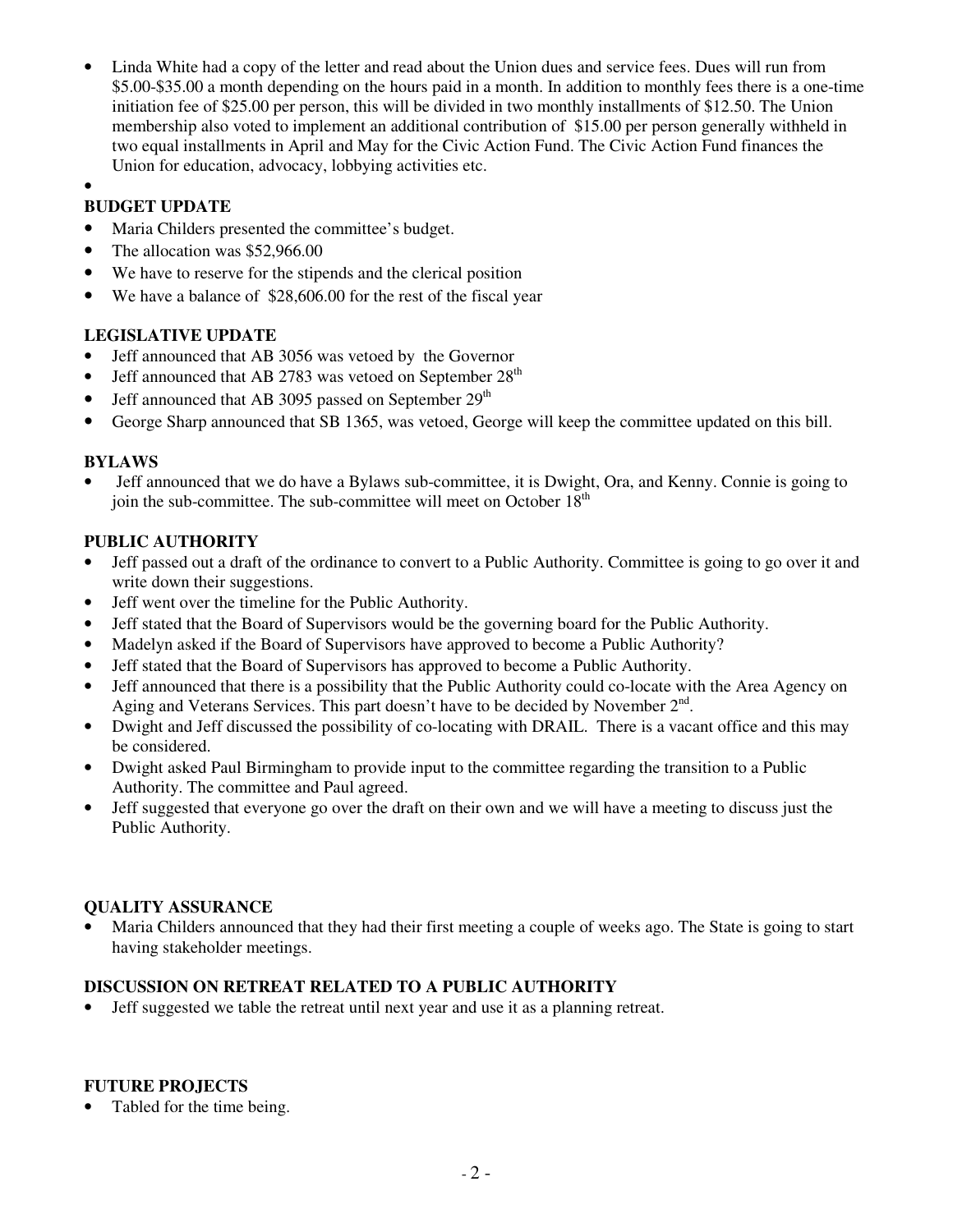#### **GENERAL UPDATE**

- Connie Muller asked how the presentation to the Board of Supervisors went.
- Jeff announced that it went well, he was given 5 minutes so it was very fast.
- It was well received, the Board of Supervisors asked a couple of questions and complimented CSA for their hard work.
- Jeff passed around the agenda item and the PowerPoint presentation.

#### **AGENDA ITEMS FOR OCTOBER 22nd MEETING**

- Public Comment
- Acceptance of Minutes from 10/08/04 and 10/15/04 Meeting
- Union Update
- Budget Update
- Legislation Update
- Bylaws
- Public Authority
- Quality Assurance
- General Update
- Agenda Items for Next Meeting

Meeting adjourned @ 2:44 PM Veronica Melgoza, Recorder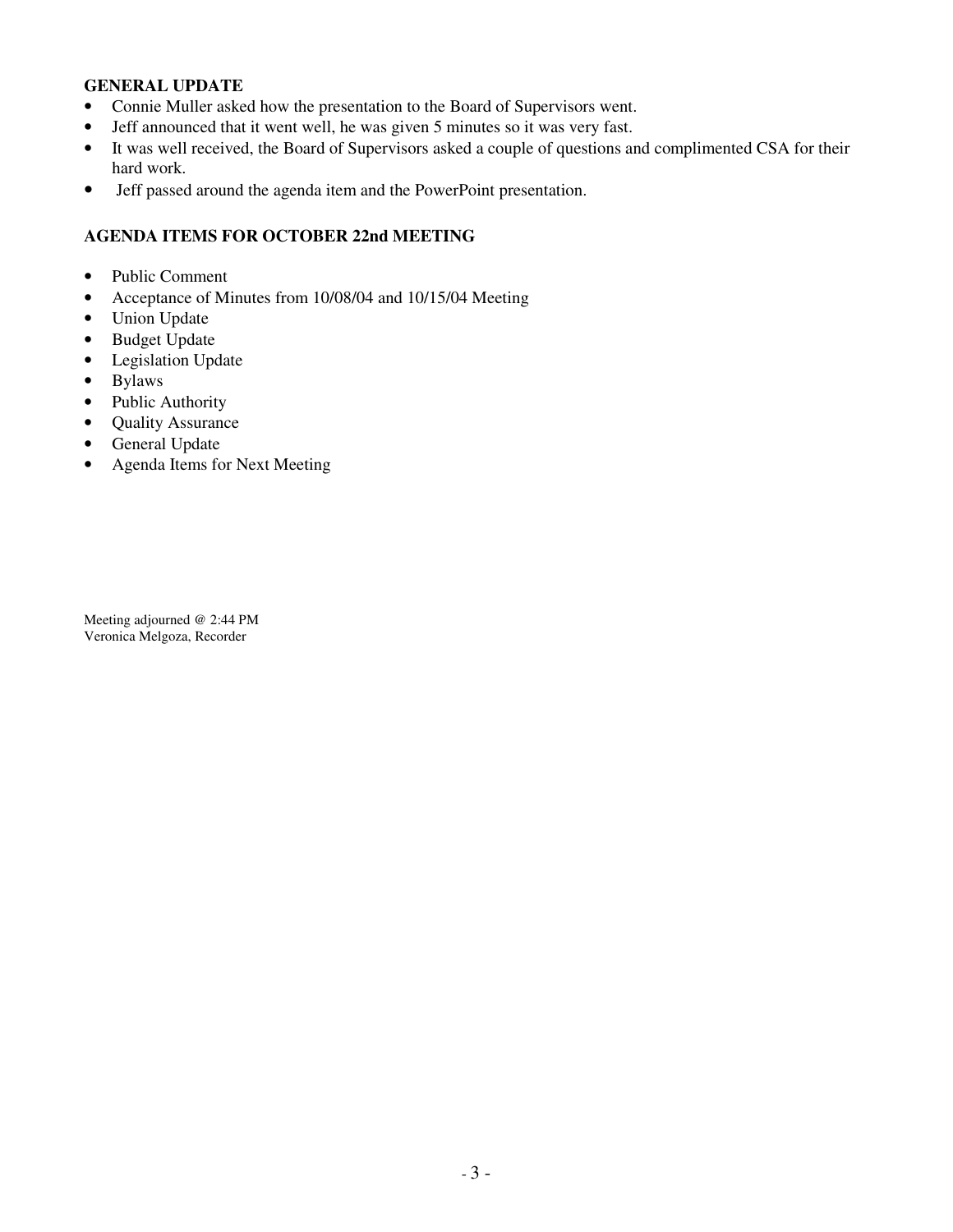# Before the Board of Supervisors

er (1989)<br>San San Domain (1989), San Salah (1989), San Salah (1989), San Salah (1989), Salah (1989), Salah (1989), Salah

County of Stanislaus, State of California

ORDINANCE NO.

# CHAPTER OF DIVISION OF TITLE OF THE ORDINANCE CODE OF THE COUNTY OF STANISLAUS CREATING THE STANISLAUS COUNTY IN-HOME SUPPORTIVE SERVICES PUBLIC AUTHORITY

The Board of Supervisors of the Stanislaus County ordains as follows:

CHAPTER \_\_\_\_ OF DIVISION \_\_\_\_\_ OF TITLE \_\_\_\_\_ OF THE ORDINANCE CODE OF THE COUNTY OF STANISLAUS CREATING THE STANISLAUS COUNTY IN-HOME SUPPORTIVE SERVICES PUBLIC AUTHORITY

#### **SECTION 6-11001. DEFINITIONS**

- a) "IHSS" means in-home supportive services as described in Welfare and Institutions Code 12300 (a), (b), and following.
- b) "Provider" means a person who provides in-home supportive services to a recipient.
- c) "Recipient" means a person eligible and authorized to receive in-home supportive services under Welfare and Institutions Code section 12300, and following.
- d) "County" means Stanislaus County.

SECTION 6-11002. PUBLIC AUTHORITY CREATED. Pursuant to Welfare and Institutions Code section 12301.6, a public authority is established to serve as the employer of record for IHSS providers.

- a) Name. The name of the authority shall be the Stanislaus County In-Home Supportive Services Public Authority.
- b) Governing Body. The governing body of the Stanislaus County In-Home Supportive Services Public Authority is the Stanislaus County Board of Supervisors.
- c) Separate Entity. The Stanislaus County In-Home Supportive Services Public Authority shall be a public entity separate from the Stanislaus County and shall file the statements required by Government Code 53051.

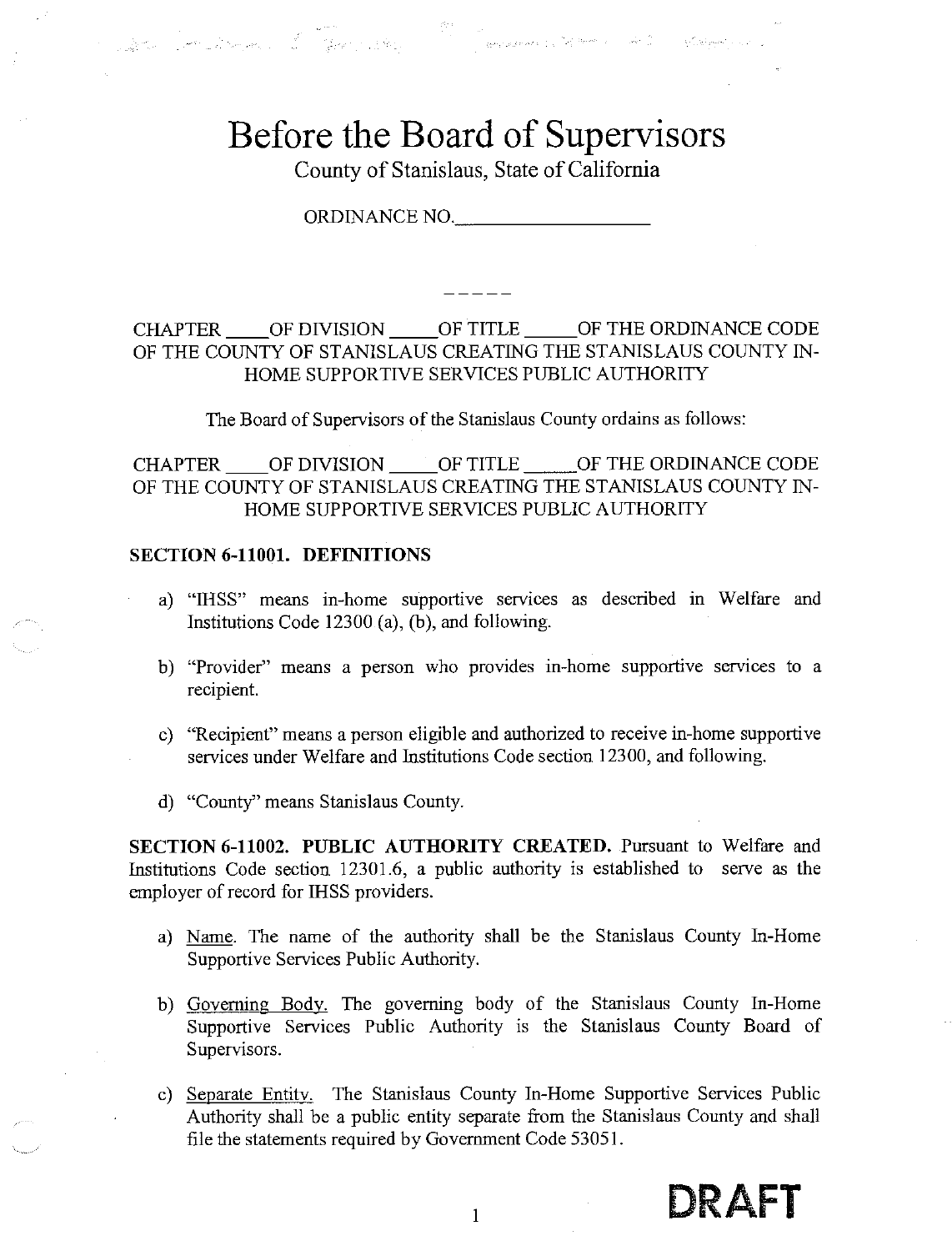d) Advisory Committee. Because the County's In-Home Supportive (IHSS) Advisory Committee was established by the Stanislaus County Board of Supervisors by Board Order, in accordance with the requirements of Welfare and Institutions Code Section 12301.6(b)(B), (C), and (D), it shall serve as the advisory committee to the Authority and shall fulfill the roles and responsibilities required by Welfare and Institutions Code Section 12301.6. This IHSS Advisory Committee shall assume all responsibility for the functions and responsibilities previously delegated to the Advisory Committee by the Board of Supervisors. It shall report directly to the Public Authority staff and governing body.

Question Who will fund the committee?

#### Also, will the Homemakers stay with Adult Services? SECTION 6-11003. PUBLIC AUTHORITY POWERS.

a) Character of Authority. The Stanislaus County In-Home Supportive Services Public Authority shall be a corporate public body, exercising public and essential governmental functions, that has all the powers necessary to act as the employer of record for individual providers serving In-Home Supportive Services recipients; excluding assessment and authorization of hours for In-Home Supportive Services recipients, but including the power to contract for services pursuant to sections 12302 and 12302.1 of the Welfare and Institutions Code, and to make or provide for direct payment to a provider chosen by the recipient for the purchase of services pursuant to sections 12302 and 12302.2 of the Welfare and Institutions Code.

Question: will the Public authority make or provide for direct payment to providers??

- $*$  b) Public Authority Employees. Employees of the Stanislaus County In-Home Supportive Services Public Authority shall not be employees of Stanislaus County for any purpose.
	- c) Public Authority Functions. The Stanislaus County In-Home Supportive Services Public Authority shall carry out the following functions:
		- 1. The provision of assistance to recipients in finding in-home supportive services personnel through the establishment of a registry.
		- 2. Investigation of the qualifications and background of potential in-home supportive services personnel.
		- 3. Establishment of a referral system under which in-home supportive services personnel shall be referred to recipients.
		- 4. Providing access for training providers and recipients. However, the Public Authority shall not be obligated to provide training directly, to pay for training provided privately or in the community, to pay providers for the time spent in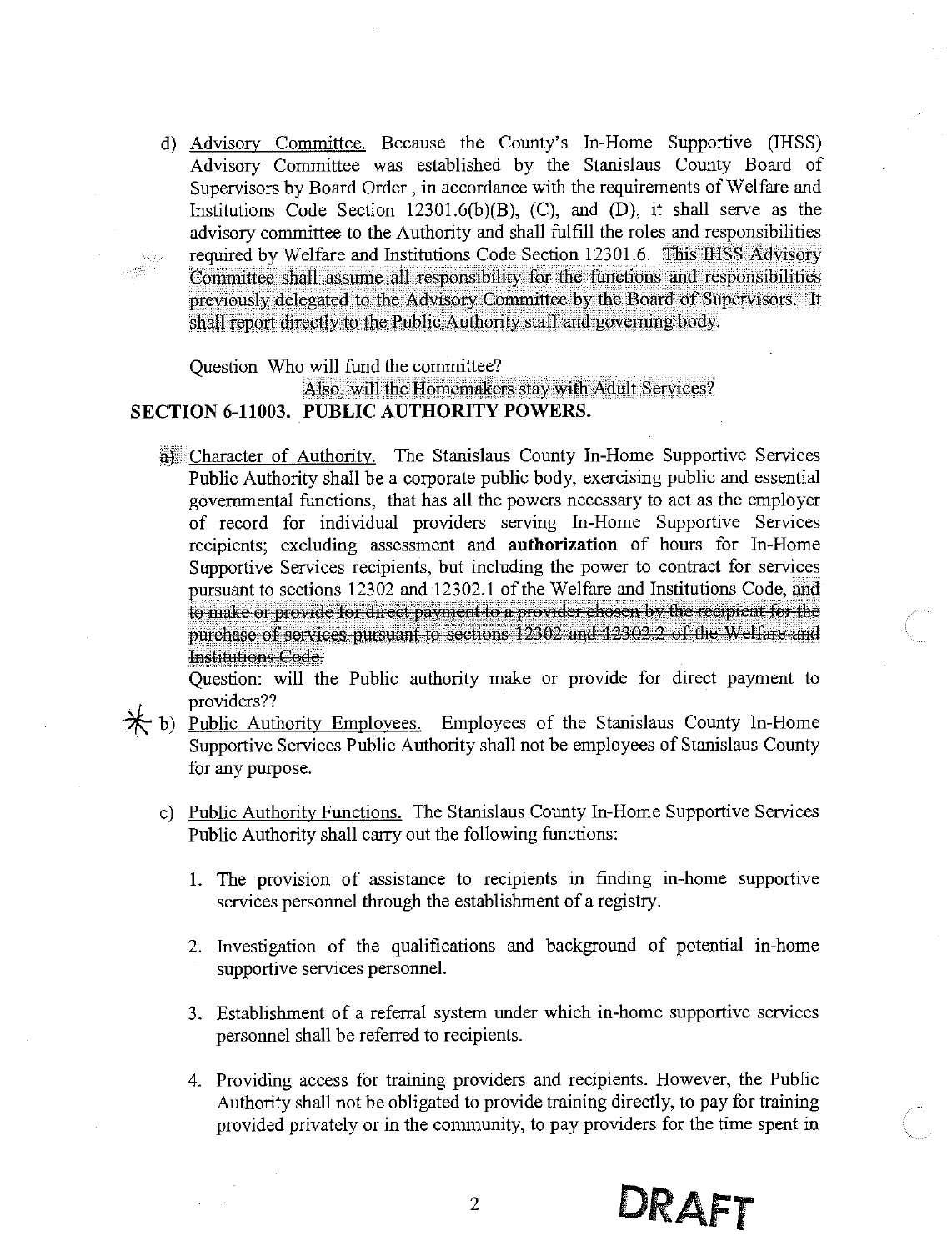training, to accompany recipients to training, to pay for transportation to training, or to pay for any materials required by the training. The Public Authority is not obligated to screen or be responsible for the content of any training it informs providers or recipients is available in the community. The Public Authority is not obligated to ensure that any provider or recipient attend or complete any training.

5. Ensuring that the requirements of the personal care option pursuant to Subchapter 19 (commencing with Section 1396) of Chapter 7 of Title 42 of the United States Code are met.

SECTION 6-11004. POWER OF THE PUBLIC AUTHORITY TO CONTRACT. In order to carry out its functions, the Public Authority may enter into contracts with the County and other organizations and entities as necessary. Such contracts may include, but are not limited to, contracts for the provision of banking, auditor, payroll, counsel, administrative and other necessary services for the operation of the Public Authority. Funds necessary to pay for contract services are subject to the budget and appropriations processes of the Public Authority and the County.

SECTION 6-11005. SERVICE PROVIDER EMPLOYMENT FUNCTIONS. The Stanislaus County In-Home Supportive Services Public Authority shall be deemed to be the employer of in-home supportive services personnel referred to recipients as provided in paragraph 3 of subdivision (e), within the meaning of Chapter 10 (commencing with section 3500) of Division 4 of Title 1 of the Government Code, provided, nevertheless, that recipients shall retain the right to hire, fire, and supervise the work of any in-home supportive services personnel providing services to them.

a) In order to assure the preservation of the individual provider mode and limit the liability of the Public Authority, the Public Authority shall have no authority or jurisdiction to regulate, control, or limit the rights and responsibilities of recipients of in-home supportive services to hire, fire or supervise providers. The right to supervise includes, but is not limited to, the right to determine matters such as work schedules, tasks and duties as authorized by the County social worker, assignment and direction of work, methods and standards of care and conduct, discipline, provisions for safety and security, control of premises, any inhome living or other accommodations, and final resolution of concerns, problems and complaints relating to such supervision. Recipients retain such rights and responsibilities independent of the Public Authority, just as they held such rights and responsibilities independent of the County prior to the formation of the Public Authority.

**SECTION 6-11006. RECIPIENT SELECTION.** Recipients of in-home supportive services may select in-home supportive services personnel who are not referred to them by the Stanislaus County In-Home Supportive Service Public Authority. Those personnel shall, nevertheless, be referred to the Public Authority for the purposes of wages, benefits, and other terms and conditions of employment.

DRAFT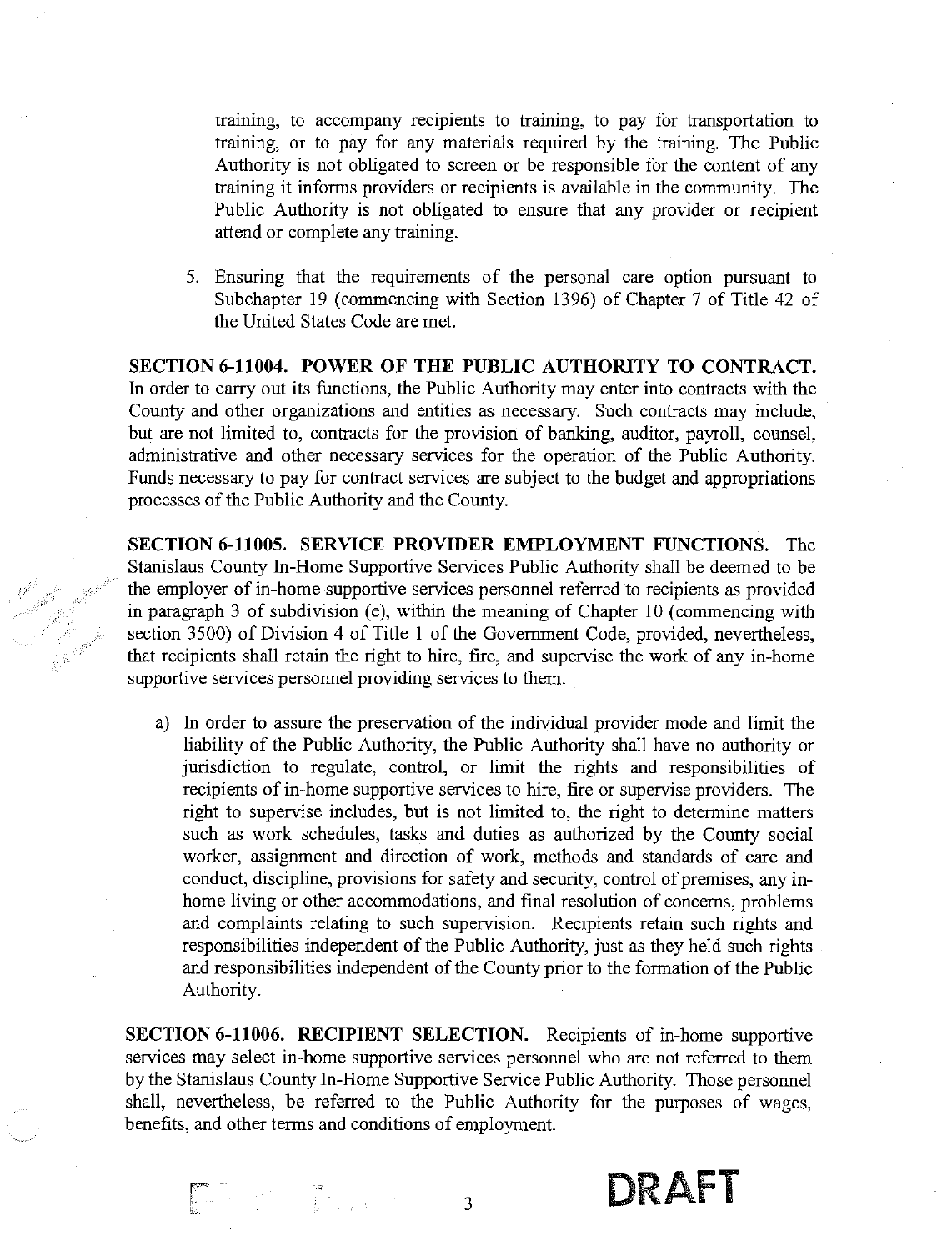SECTION 6-11007. STATE AND COUNTY RESPONSIBILITIES. The creation and operation of the Stanislaus County In-Home Supportive Services Public Authority shall not alter, require the alteration of, or interfere with the state payroll system or other provisions of Welfare and Institutions code section 12302.2 for individual providers of in-home supportive services, or affect the state's responsibility with respect to unemployment insurance or worker's compensation for providers of in-home supportive services.

SECTION 6-11008. PAYROLL FUNCTION ACCESS. The County will provide access to any payroll function for processing timesheets, and other pertinent information relating to payroll forms for sole purpose of evaluating and reviewing such performances in coordination with the duties of the Public Authority. Question: Who will maintain payroll?

#### SECTION 6-11009. PUBLIC AUTHORITY ADMINISTRATION.

- a) Public Authority Staff. The governing body of the public authority, or its designee shall appoint and/or contract for such staff as is necessary for the administration and operation of the Public Authority.
	- 1. Labor Relations. The Public Authority shall adopt rules and regulations for administration of employer-employee relations. Only those employee organizations recognized in accordance with the Public Authority's labor relations resolution shall be entitled to negotiate with the Public Authority on matters within the scope of representation and such other rights that may be granted to recognized employee organizations pursuant to Sections 3500 through 3511 of the Government Code.

**SECTION 6-11010. COUNTY COSTS.** The costs and expenses of Stanislaus County to provide administrative, legal, labor relations, and other services to the Stanislaus County In-Home Supportive Services Public Authority, and to make payments or provide benefits for in-home supportive services providers, shall be charged against the funds of the Public Authority.

#### **SECTION 6-11011. FISCAL PROVISIONS.**

- a) Functions of the Public Authority. The Stanislaus County In-Home Supportive Services Public Authority shall carry out the following functions:
	- 1. The establishment and operation of the Public Authority or application of Government code section 3500 and following shall not result in payments from the County's general fund beyond the County's annual appropriation, as amended from time to time, for the Public Authority, if any, which shall be an absolute limit on County cost.

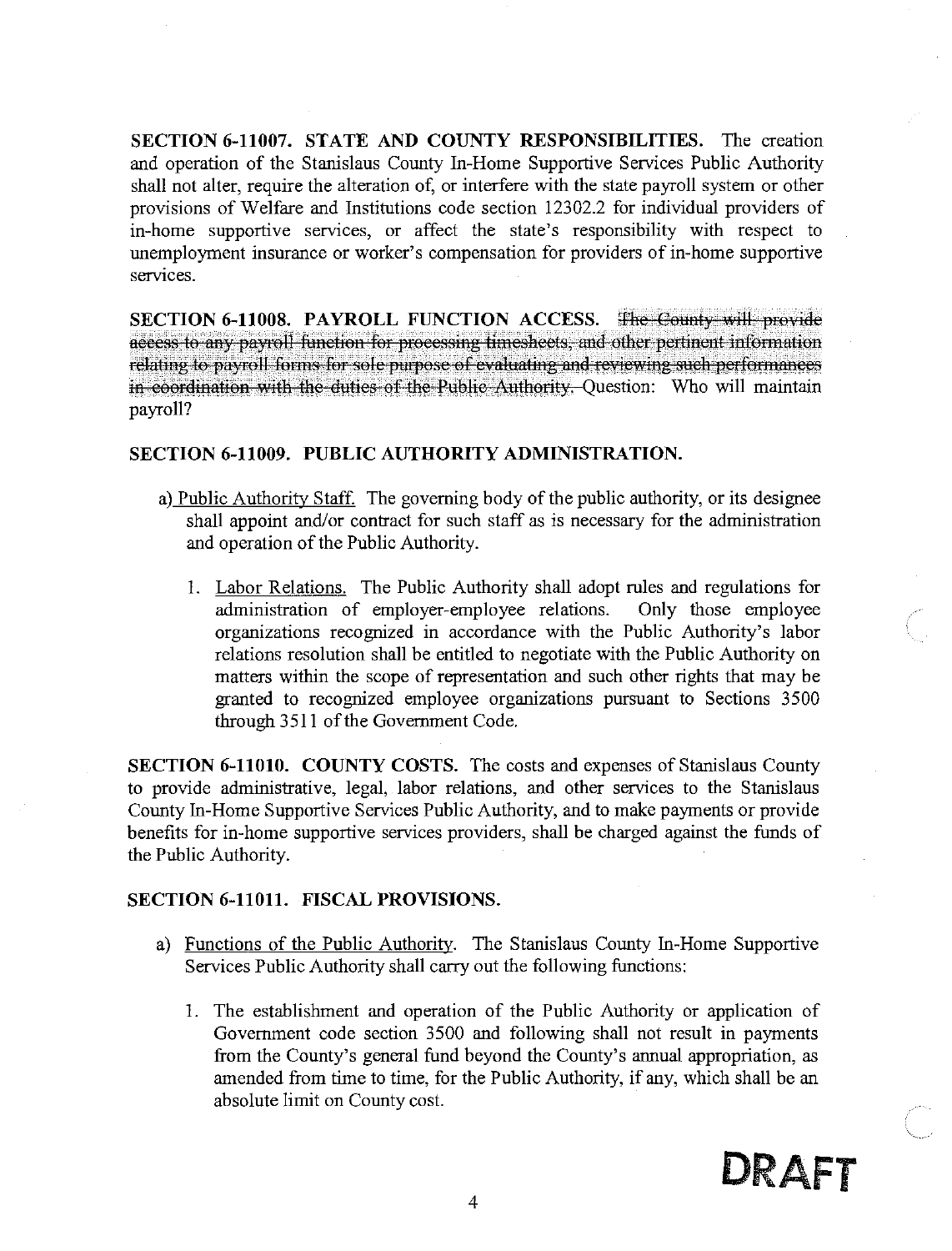- 2. The total of all operating costs, wages, and benefits proposed or established by the Public Authority shall be consistent with the provisions of the County budget, as amended from time to time. The Public Authority shall not establish a payment rate, including costs of wages, benefits and operation, until the Public Authority determines that the funds necessary for the payment rate are legally available and allowed through the County's fiscal year budget process, as amended. The annual appropriation for the Public Authority, if any, contained in the County's fiscal budget, as amended, for any fiscal year shall be an absolute limit on County cost for that fiscal year.
- 3. The Public Authority shall adopt its budget under the same laws, rules and policies that control the County budget process.
- 4. The Public Authority shall not have the authority to agree to or approve any collective bargaining or other agreement that requires an increase in wages or benefits unless there is a state and/or federal match for such increases. In-Home Supportive Services shall not be reduced in order to fund the Public Authority or implementation of Government Code section 3500 and following.
- 5. In the event of an audit exception or exceptions, the party responsible for not meeting the program requirement or requirements shall be responsible for the deficiency.
- 6. In the event of any State hearings, cash grant award or lawsuit award resulting from Public Authority's failure to perform as required by this contract, reimbursement shall be made to the damaged party by Public Authority.
- 7. Additional costs to County for maintaining any portion of the contract as a result of Public Authority's failure to perform, as required by this agreement, are subject to recoupment by County through withholding from billings or any other form of legal action.

#### SECTION 6-11012. COUNTY AND PUBLIC AUTHORITY LIABILITY.

- a) No Employer Liability. The Stanislaus County In-Home Supportive Services Public Authority shall be deemed not to be the employer of in-home supportive services personnel referred to recipients under this Chapter for purposes of liability due to the negligence or intentional torts of the in-home supportive services personnel.
- b) No Non-Referral Liability. The Stanislaus County In-Home Supportive Services Public Authority shall not be held liable for any action or omission of any inhome supportive services personnel whom the Public Authority did not list on a registry or otherwise refer to a recipient.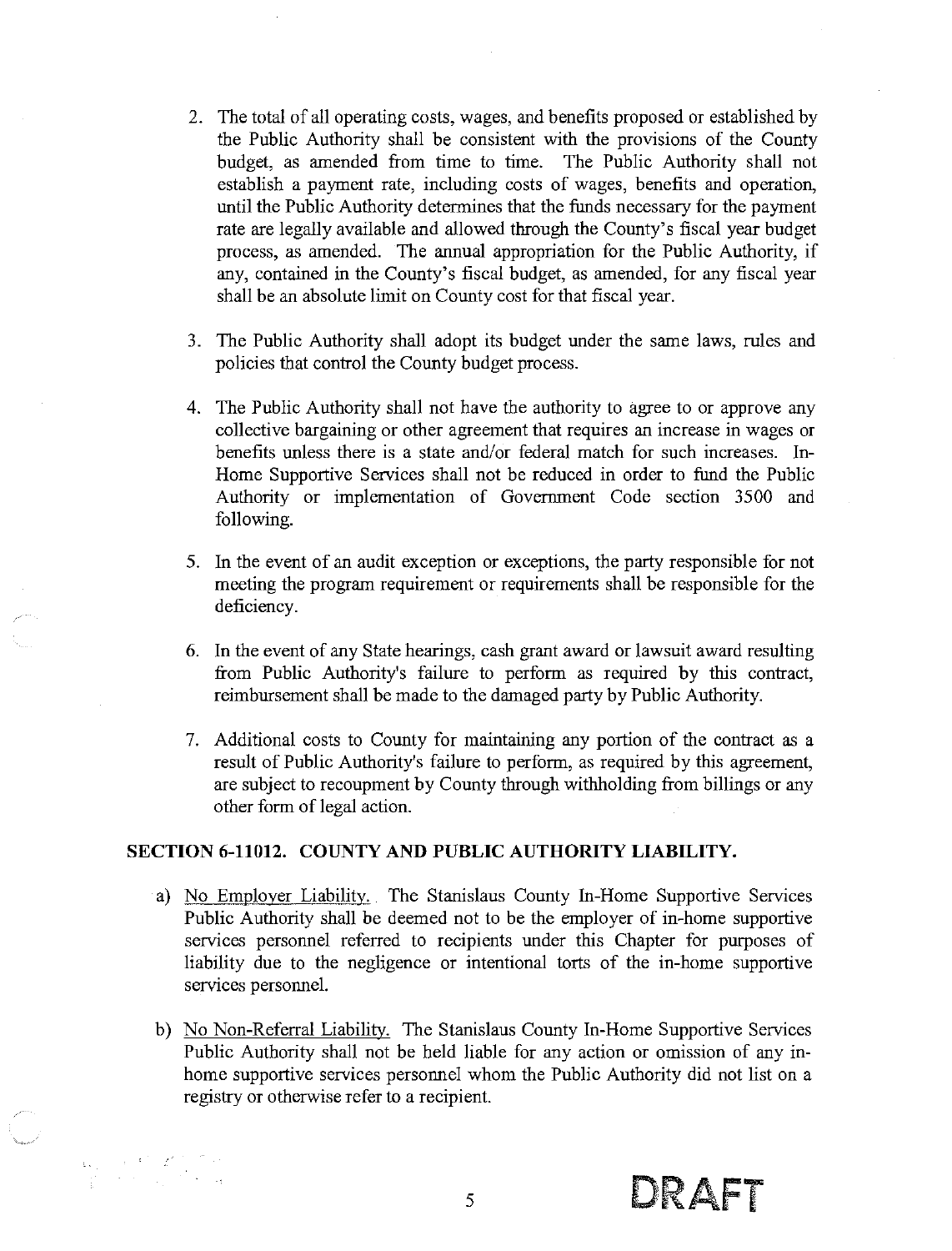- c) No County or State Liability. The Stanislaus County and the State of California shall be immune from any liability resulting from the implementation of Welfare and Institutions Code section 12301.6.
- d) Public Authority Liability.
	- 1. Any obligation of Stanislaus County In-Home Supportive Services Public Authority, whether statutory, contractual, or otherwise, shall be the obligation solely of the Pubic Authority and shall not be the obligation of the Stanislaus County or State of California.
	- 2. The County shall be immune from any liability resulting from its implementation of this chapter and/or administration of the In-Home Supportive Services program pursuant to Welfare and Institutions Code section 12301.5.
	- 3. Any and all contracts, leases, or other agreements of any nature, including collective bargaining agreements, between the Public Authority and third parties other than the County shall contain an express provisions advising the third party that the Public Authority is a separate governmental entity and that such agreement does not bind the Stanislaus County.
	- 4. The Public Authority shall require any and all third parties contracting with the Public Authority to indemnify and hold harmless the Public Authority, to provide the Public Authority with written acknowledgement of such indemnification, and to maintain adequate levels of insurance, as determined by the County's risk manager, naming the Public Authority as an additional insured.

**SECTION 6-11013. LIABILITY INSURANCE.** Without limiting its indemnification of the County as set forth below, the Public Authority shall acquire and maintain appropriate insurance in amounts and coverage types to be determined by the County's risk manager to be adequate, and shall name the County and members of the Board of Supervisors as additional insured on any policies of insurance maintained by the Public Authority. Evidence of such insurance shall be provided to the County's risk manager within thirty (30) days of procurement of said insurance.

**SECTION 6-11014. INDEMNIFICATION.** The Public Authority shall indemnify, defend and hold harmless the County and its special districts, elected and appointed officers, employees and agents from and against any and all liability, including defense costs and legal fees, and claims for damages of any nature whatsoever, including but not limited to personal injury or property damages, arising from or connected with any act or omission of any officer or employee of the Public Authority.

SECTION 6-11015. SEVERABILITY. If any provision of this chapter or the application thereof to a person or circumstance is for any reason held invalid, such

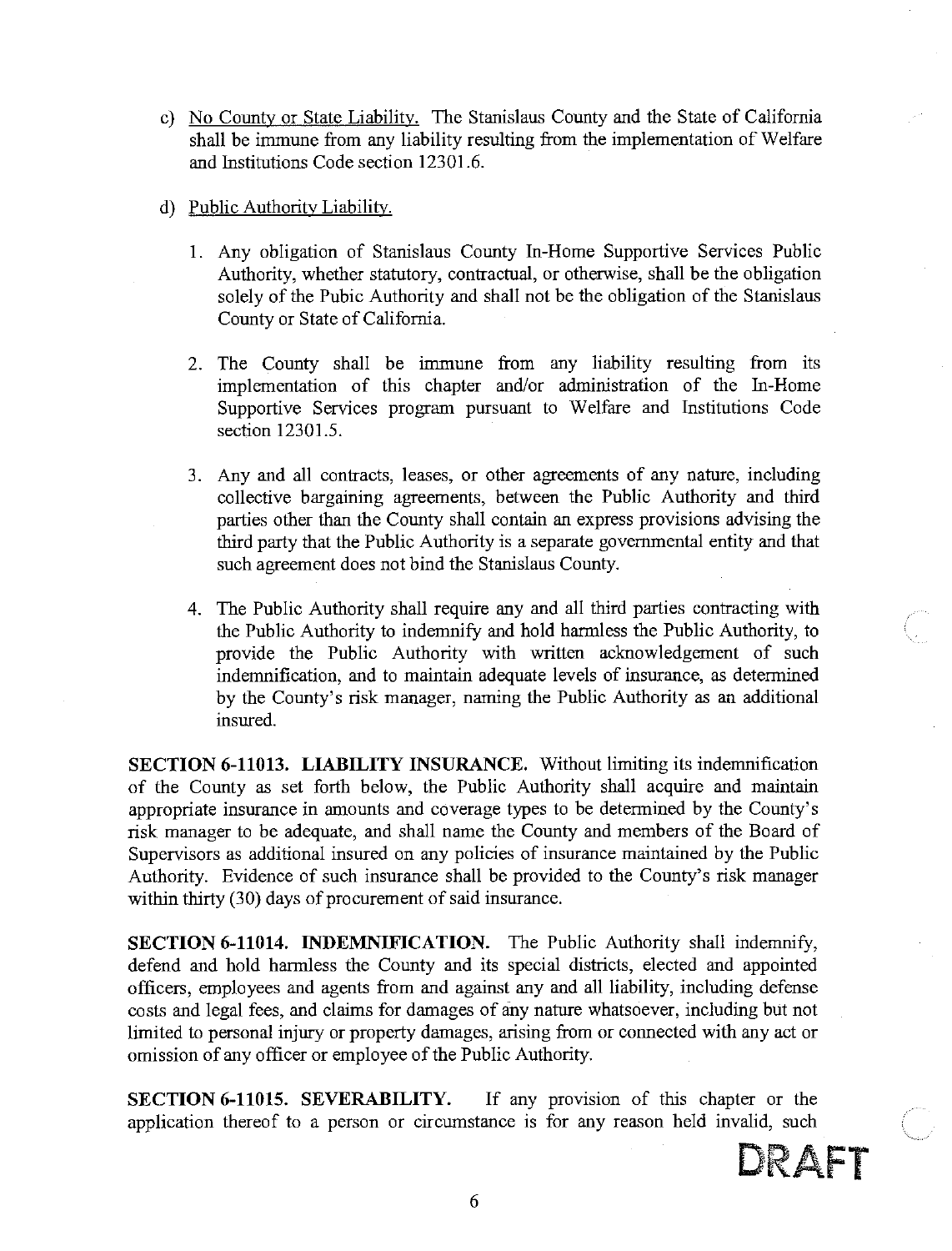invalidity shall not affect other provisions or applications of this chapter which can be given effect without the invalid provisions or applications thereof, and to this end the provisions of this chapter are severable. Nothing in this section affects the Board of Supervisors right to amend or repeal this chapter or any portions thereof at any time.

SECTION 6-11016. TERMINATION. The Board of Supervisors reserves its right to repeal or amend this chapter or any portions thereof at any time. By repeal of this Chapter, the Board of Supervisors may abolish the Stanislaus County In-Home Services<br>Public Authority. Wh *[Ch cl+es not* factual entity and  $u_i$  by  $u_j$  and  $v_i$  if the

SECTION 6-11017. CONFIDENTIALITY. The Public Authority shall comply and require its officers and employees to comply with the provisions of Section 10850 of the Welfare and Institutions Code (WIC) and Division 19 of the California Department of Social Services Manual of Policies and Procedures to assure that:

Any and all information pertaining to the administration of public social a services, for which grants in aid are received will be confidential and will not be open to examination for any purpose not directly connected with the administration of public social services.

No person will publish or disclose, or use or permit, or cause to be b published, disclosed or used, any confidential information pertaining to an applicant or recipient.

Public Authority shall inform all of its employees, agents, subcontractors  $\ddot{c}$ and partners of the above provision and that any person knowingly and intentionally violating the provisions of said state law is guilty of misdemeanor.

#### SECTION 6-11018. NONDISCRIMINATION.

During the performance of this Agreement, Public Authority and its officers, employees, agents, representatives or subcontractors shall not unlawfully discriminate in violation of any federal, state or local law, rule or regulation against any employee, applicant for employment or person receiving services under this Agreement because of race, religion, color, national origin, ancestry, physical or mental handicap, medical condition (including genetic characteristics), marital status, age, political affiliation or sex. Public Authority and its officers, employees, agents, representatives or subcontractors shall comply with all applicable Federal, State and local laws and regulations related to non-discrimination and equal opportunity, including without limitation the County's nondiscrimination policy; the Fair Employment and Housing Act (Government Code sections 12900 et seq.); Califorma Labor Code sections 1101, 1102 and 1102.1; the Federal Civil Rights Act of 1964 (P.L. 88-352), as amended; and all applicable regulations promulgated in the California Code of Regulations or the Code of Federal Regulations. Public Authority and its subcontractors shall give written notice of their obligations under this clause to labor organizations with which they have a collective bargaining or other agreements.